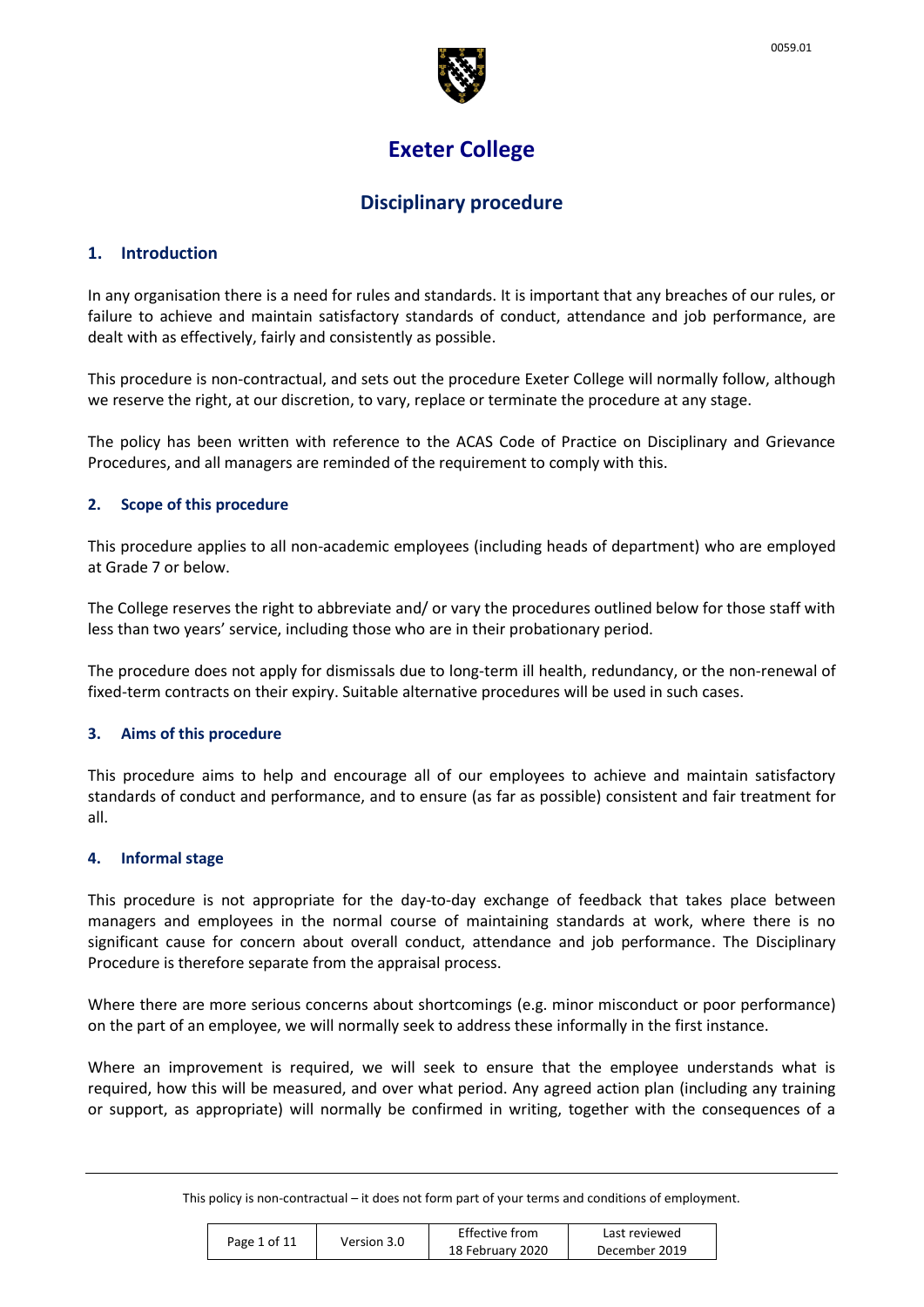failure to improve. Whilst such a record will not constitute a formal written warning (and should  $699.01$  be construed as such), a copy may be kept on file.

Whilst it is expected that an informal approach will solve most difficulties, where a sustained improvement is not apparent, or where matters are more serious or where the issue is one of misconduct, the formal disciplinary procedure will be used.

# **5. Core principles - general**

The following core principles should be followed by those dealing with disciplinary matters:

- No disciplinary action will be taken without full and proper investigation, undertaken by an appropriate level of management.
- Each step in the procedure will be taken without unreasonable delay, the timing and location of any meetings will be reasonable, and any meeting will be held in as private a location as possible without interruptions.
- A fair disciplinary process will always be followed, up to and including cases of dismissal for gross misconduct.
- Where appropriate, and depending on the severity of the offence, we may omit any of the stages within the disciplinary procedure detailed below. It should be noted that, despite ongoing disciplinary action, an individual may be dismissed for another unrelated disciplinary matter if sufficiently serious. It is recognised that the circumstances of each case will be different and that each case therefore should be treated on its merits.
- A right to appeal will apply at every formal stage of this procedure.

#### **6. Investigation**

When considering whether an individual's conduct or performance should be considered in a formal disciplinary meeting, it may be appropriate to first undertake an investigation to establish the facts.

The following principles will normally apply to investigations:

- The nature and extent of investigations will depend on the seriousness of the matter the more serious it is, then the more thorough the investigation should be. It is important to keep an open mind and look for evidence which supports the employee's case as well as evidence against.
- In some cases it will be necessary to hold an investigatory meeting with the employee before proceeding to any disciplinary hearing. However, in other situations the investigatory stage will be the collation of evidence by the employer for use at any disciplinary hearing, and it will not be necessary to hold a separate investigatory meeting.
- The investigating manager should endeavour to establish the facts promptly, before memory fades, and take statements from any witnesses.
- Where the issue is one of unsatisfactory attendance, the matter will be dealt with under this procedure. However, we recognise that short-term absences due to health conditions may not be the result of a deliberate act on the part of the employee, and in such circumstances the matter may be referred to as an "incapability" issue to reflect this distinction, and may be dealt with either under this policy or the Sickness Absence policy, at the College's discretion.

| Page 2 of 11 | Version 3.0 | Effective from   | Last reviewed |
|--------------|-------------|------------------|---------------|
|              |             | 18 February 2020 | December 2019 |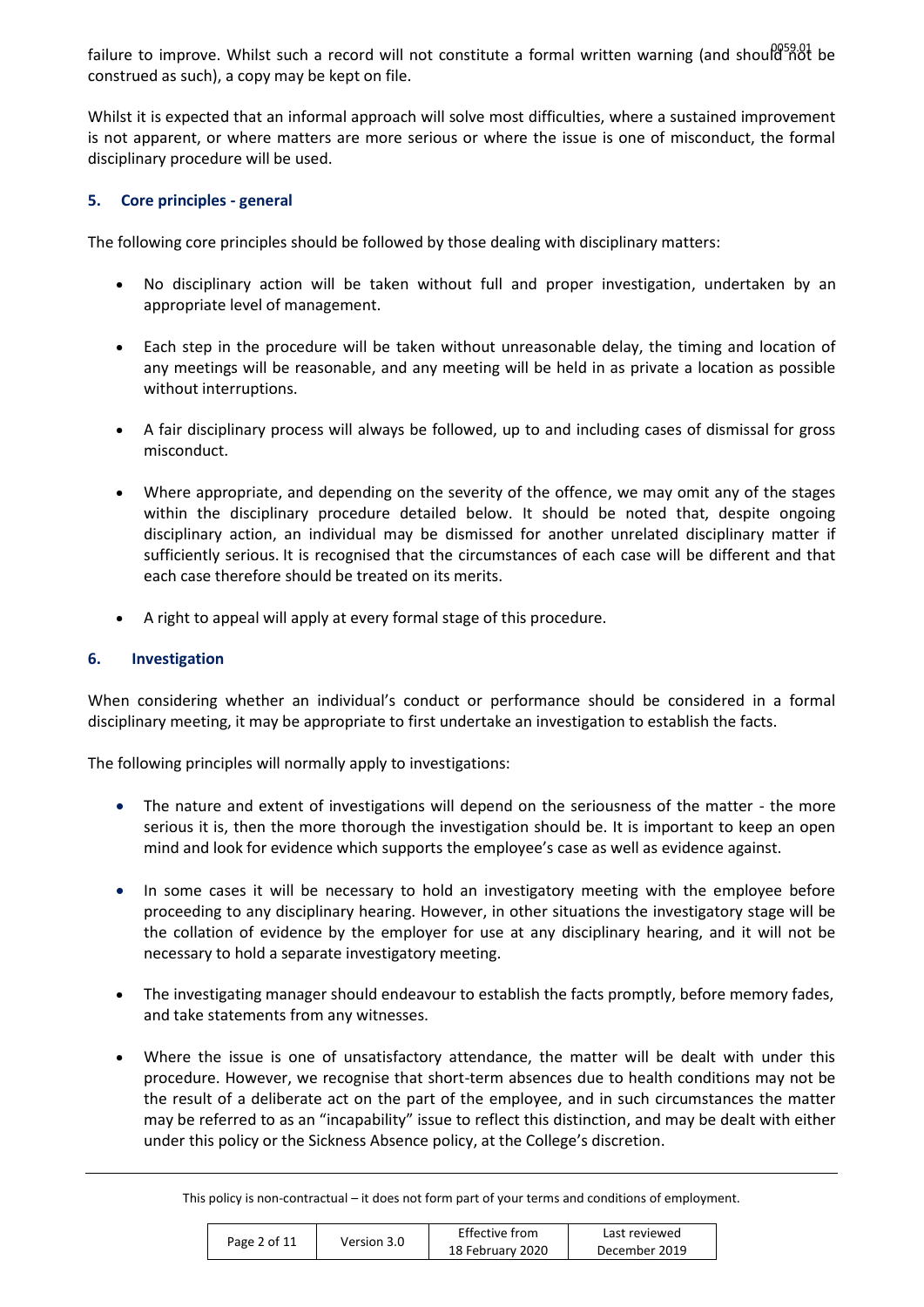- In misconduct cases, where practicable, different people will carry out the investigation and disciplinary hearings.
- An investigatory meeting will not by itself result in any disciplinary action.
- The right to be accompanied does not normally apply during any investigatory meetings, which are not part of a formal disciplinary process.

#### **7. Core principles - suspension**

We reserve the right at any stage of this procedure to suspend the employee. Suspension will be on full basic pay and will be for as short a period as possible, in order to carry out any investigation of an alleged serious offence or to prevent any recurrence. Such suspension is not disciplinary action and does not involve any prejudgement.

If suspended, the employee must be available to attend any fact finding interview called during the suspension period. Contact will be maintained with the employee throughout the period of suspension to keep them informed of the investigation. An employee who is suspended will only be allowed to contact Exeter College through a nominated person.

Any of the following are permitted to authorise suspension:

- any Head of Department

The following should be noted re suspension:

 Except for paid suspension (used purely as a precautionary measure to allow a fair and impartial investigation to take place, and without any prejudgement of the outcome of any subsequent disciplinary hearing), no action will be taken against an employee until a disciplinary hearing has been held.

#### **8. Core principles – invitation to hearing**

When inviting an employee to a formal disciplinary hearing:

- The employee will always be given written notice of an invitation to any disciplinary hearing of which they are the subject, and will normally be advised of the nature of the complaint against them, the circumstances that have led to us contemplating the need for disciplinary action or dismissal, and the procedure to be followed. Full copies of any written evidence will normally be provided in advance of the hearing, although we may withhold the identity of a witness or redact witness evidence, if we believe it to be appropriate and necessary to protect the witness.
- The employee will be given sufficient information and time to enable them to prepare a response. This may vary depending on the circumstances of each case, but is not likely to be less than 48 hours.
- If either the employee or their chosen companion is unable to attend any meeting under this procedure for a reason that was not foreseeable at the time the meeting was arranged, then we will attempt to rearrange the meeting for a date within five working days of the original planned date. However, the employee is expected to take all reasonable steps to attend the hearing on the appointed date and at the appointed time. Where an employee persistently is unable or unwilling

| Page 3 of 11 | Version 3.0 | Effective from   | Last reviewed |
|--------------|-------------|------------------|---------------|
|              |             | 18 February 2020 | December 2019 |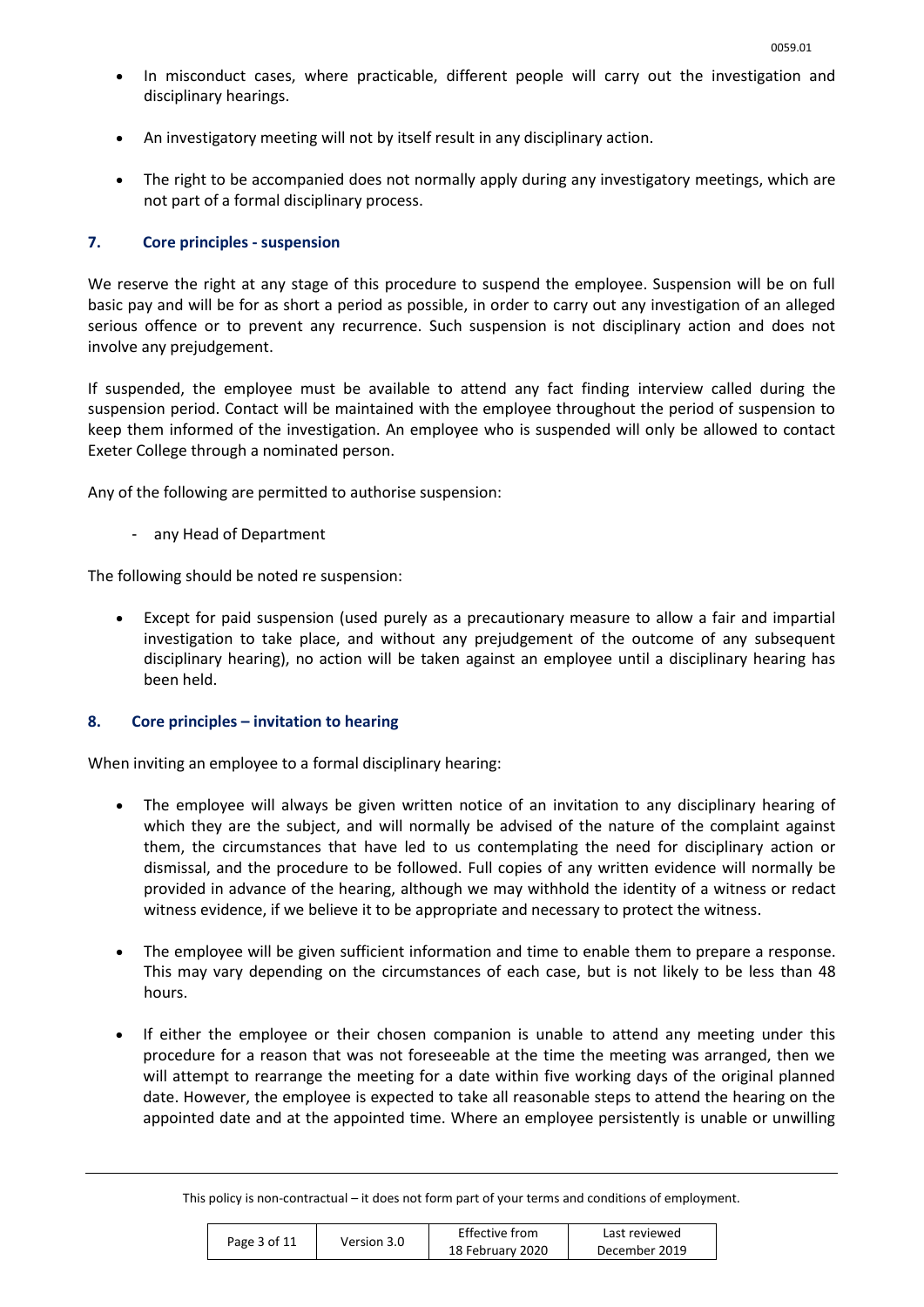to attend an agreed disciplinary meeting, without good reason, a decision may be ma $0^{059,01}_{0}$ the employee's absence based on the evidence available.

The College will not normally re-arrange a meeting more than twice.

# **9. Core principles – at the hearing**

The following should be borne in mind at the hearing:

- At all formal stages of this procedure, the person chairing the meeting is advised to be accompanied by a suitable employee of Exeter College who will act as a witness and take full notes of everything that is said. Where no internal person of sufficient seniority or confidential status is available, or where preferred, an external party may be invited to attend in this capacity.
- Under no circumstances should any meeting or conversation be recorded electronically or digitally without the prior permission of all those present. Any unauthorised recording of a meeting may, in itself, be considered misconduct, and may be addressed under the Disciplinary Policy.
- The employee will have the right to be accompanied, either by a fellow worker, a representative of a trade union (who must be certified in writing by that union as having experience of, or having received training in, acting as a worker's companion at disciplinary or grievance hearings), or an official employed by a trade union. The employee should tell the person conducting the hearing in advance whom he or she has requested to act as a companion. If the employee does not wish to be accompanied this should be noted. Fellow workers may not be compelled to attend as a companion.
- The companion is there to act as a witness to what is said, to provide moral support, and to assist and advise the employee in presenting their case. The companion may address the hearing (provided the employee wishes this), ask questions on behalf of the employee and confer with the employee, but may not answer questions on behalf of the employee, nor may the companion prevent the employer from explaining its case.
- If the employee is disabled, reasonable adjustments will (as far as possible) be made to ensure that they are not disadvantaged at the hearing. This may include the provision of further assistance (e.g. for a signer or other support) where necessary. Arrangements may also be made to assist any employee who does not have English as their first language and who may need an interpreter.
- The person conducting the disciplinary hearing will outline the complaint against the employee and go through the evidence that has been gathered. The employee will be given the opportunity to present any information in their defence, and to explain or comment before any decision is made. Either party may ask questions, call witnesses, submit witness statements and also question any witnesses called by the other party. If the employee wishes to call any witnesses, they should notify the person conducting the hearing in advance. Witnesses cannot be compelled to attend.
- A disciplinary hearing may be adjourned at any stage by the person conducting the hearing, in order to calm a tense situation, to check out facts or to take advice. Such adjournments will be kept brief wherever possible in order not to hold up the resolution of the hearing but may be extended where particular information needs to be checked in the interests of fairness or consistency.
- It may also be appropriate to adjourn a disciplinary hearing where a grievance is raised which has a strong bearing on the matter to be decided (e.g. an alleged conflict of interest for the person hearing the meeting, where bias is alleged concerning the conduct of the meeting, where it is alleged that evidence is being used selectively by the person hearing the meeting, etc). In this case,

| Page 4 of 11 | Version 3.0 | Effective from   | Last reviewed |
|--------------|-------------|------------------|---------------|
|              |             | 18 February 2020 | December 2019 |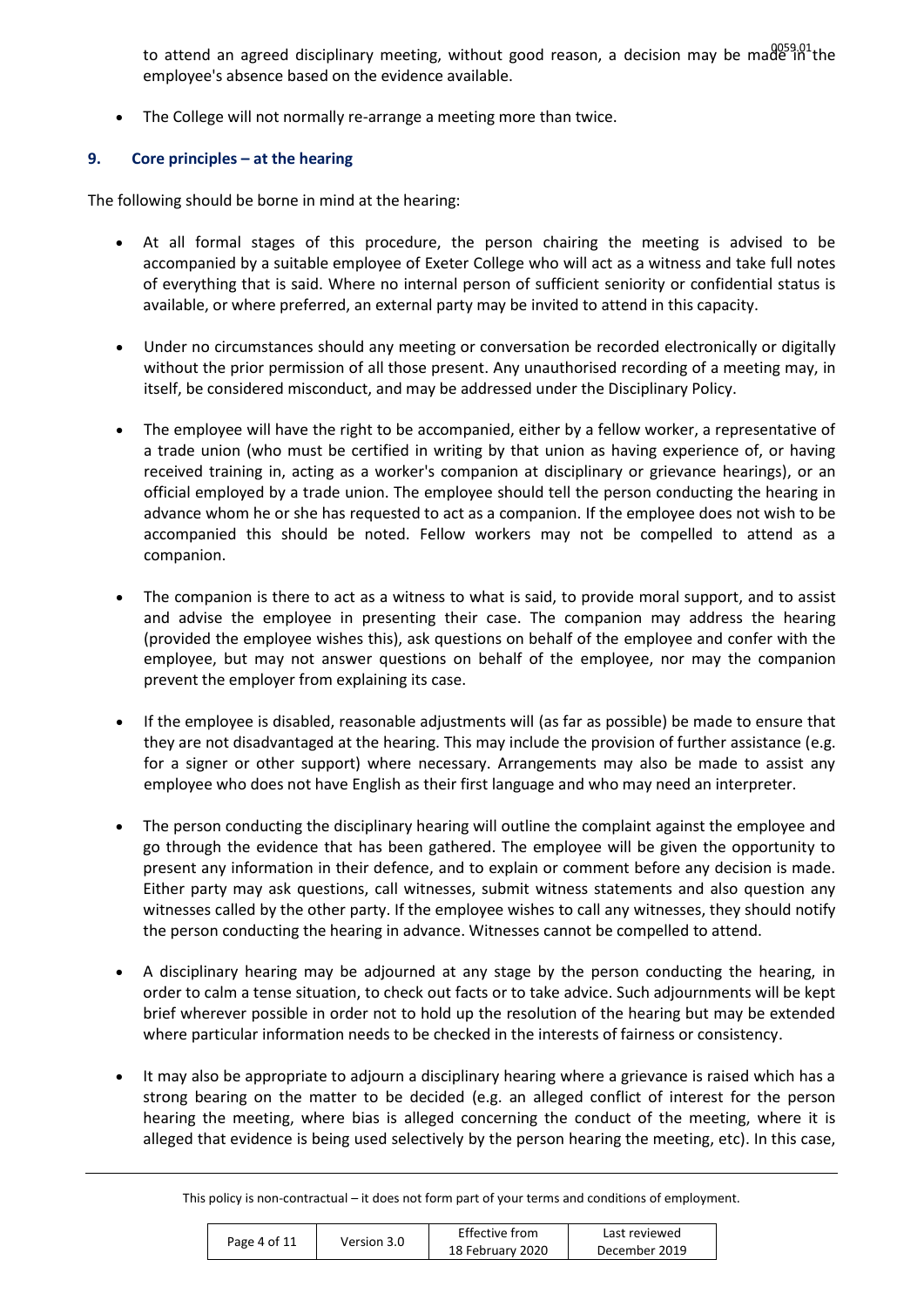the grievance may be dealt with before the disciplinary process recommences. Where the disciplinary and grievance cases are related to each other, it may be appropriate to deal with both issues concurrently.

# **10. Core principles – making a decision**

It is important to remember that the circumstances of each case will be different and that each case therefore should be treated on its merits:

- Before making any decision on disciplinary action, we will take into account the employee's disciplinary and general record; any similar precedents; any mitigating circumstances or explanations given by the employee; what would be reasonable under the circumstances; and whether any training, additional support or adjustments to the role or workload are necessary.
- An employee who is given a disciplinary warning or improvement note will be told where their performance or conduct falls short of what we consider satisfactory, what improvement is required, and over what timescale this is to be achieved. For employees who are under-performing, a review date will normally be set and we will also confirm any support, including any training that we will provide to assist the employee.
- A decision to dismiss should only be taken by someone with the authority to do so. The reasons for dismissal will be confirmed in writing, together with the date on which the employment will end, the appropriate period of notice and the right of appeal.

# **11. Core principles – possible outcomes**

Our formal procedure contains the following stages:

**First written warning (or improvement note):** for incidents of misconduct or unsatisfactory performance

**Final written warning:** for further continued unsatisfactory performance, or further misconduct, or if an incident of serious misconduct occurs

**Dismissal with notice:** for continued unsatisfactory performance or conduct

#### **12. Core principles – after the hearing**

After the hearing, the following should be noted:

- Any warning or improvement note will be confirmed in writing to the employee. It will identify the next stage in the procedure (should the employee fail to reach a satisfactory standard or commit a further act of misconduct), specify for how long the warning will stand, and will inform the employee of their right of appeal.
- If the employee's standard of work or conduct remains unsatisfactory, and, after warnings, remains below the level that is acceptable, they may be dismissed.

#### **13. Examples of general misconduct**

The following is a non-exhaustive list of examples of offences which amount to misconduct falling short of gross misconduct:

| Page 5 of 11 | Version 3.0 | Effective from   | Last reviewed |
|--------------|-------------|------------------|---------------|
|              |             | 18 February 2020 | December 2019 |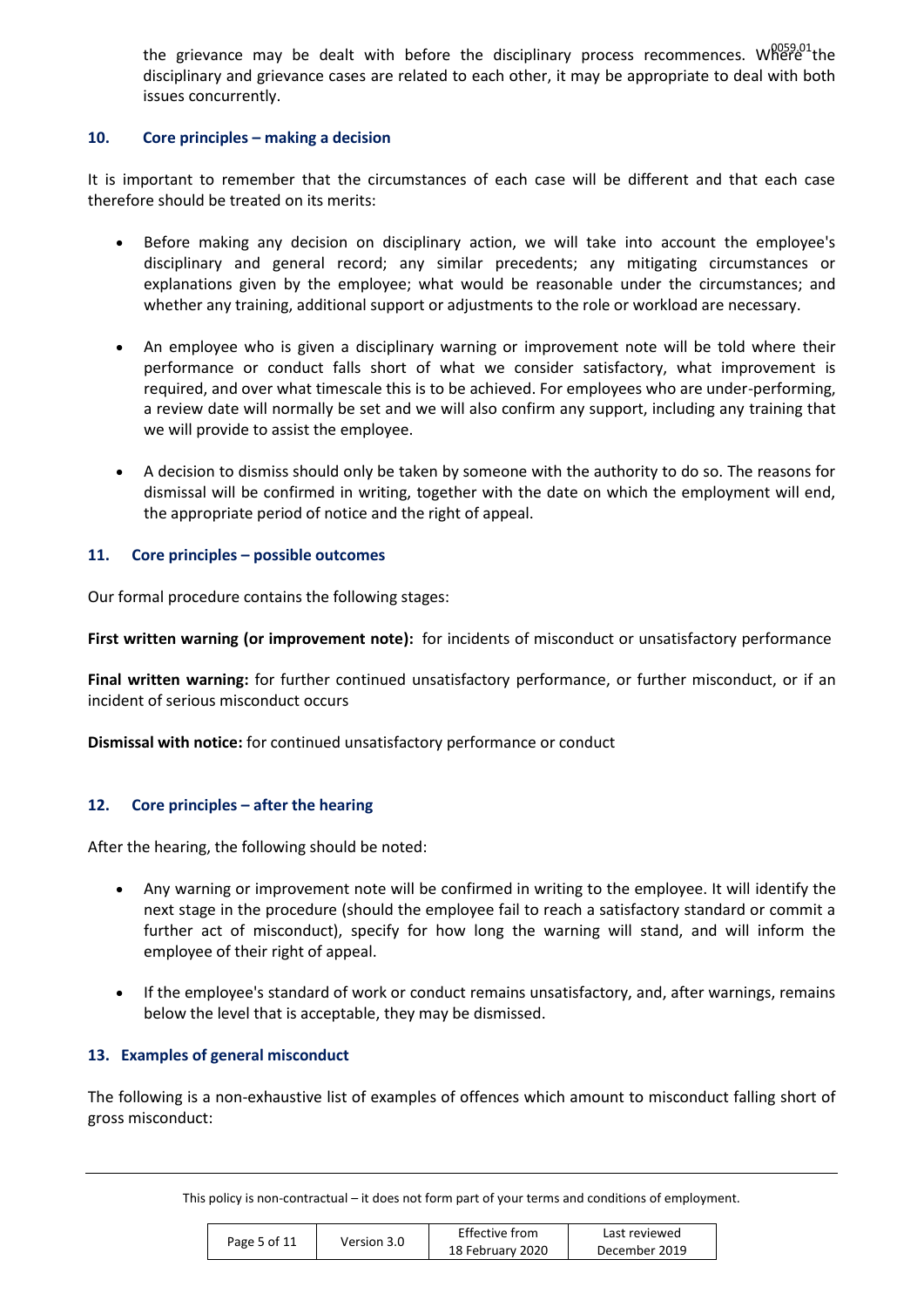- unauthorised absence from work;
- unsatisfactory time-keeping or attendance: every member of staff is required to give constant and regular attendance within the terms of his or her contract of employment. (Note: where sickness absence levels are unsatisfactory, this will be managed under the provisions of the separate Sickness Absence Management policy);
- unsatisfactory job performance, or inadequate attention to work;
- time wasting, or failure to devote your full energy and attention to College business during your normal working hours;
- failure to follow a reasonable management instruction;
- minor contravention of health and safety regulations;
- disruptive, abusive, truculent or provocative behaviour, whether to staff, students or visitors;
- unauthorised use of the telephone, e-mail and/or the Internet facilities;
- failure to wear personal protective equipment (PPE), if issued;
- minor damage to our property;
- minor breach of our rules and/or other policies;
- leaving work without authority;
- failing to follow our absence notification procedures;
- failure to take reasonable care of College property in your care or possession;
- taking extended breaks;
- disrupting our business by receiving and making what we consider to be excessive personal telephone calls (either on personal mobile devices, or on College-owned telephones).

# **14. Examples of gross misconduct**

An employee will not normally be dismissed for a first incident of misconduct, unless it amounts to gross misconduct, in which case summary dismissal without notice and without the need for any prior warnings may take place.

The list below is not exhaustive, but it is a guide to the type of offence which normally results in summary dismissal (i.e. dismissal without notice or pay in lieu of notice):

- theft, fraud or falsification of records, e.g. Exeter College documentation, expense claims or attendance records supplying false references or application materials, shared parental leave declarations etc;
- being under the influence of alcohol during working time, or reporting for work whilst under the influence of alcohol;
- being in possession of, or under the influence of, or attempting to deal in non-medically prescribed drugs;
- assault or fighting, either on our premises or while engaged on our business or where the act committed irrevocably damages the required trust and mutual confidence between the College and the employee;
- violent, abusive or intimidating conduct;
- act of unlawful discrimination, harassment, bullying or offensive behaviour;

| Page 6 of 11 | Version 3.0 | <b>Effective from</b> | Last reviewed |
|--------------|-------------|-----------------------|---------------|
|              |             | 18 February 2020      | December 2019 |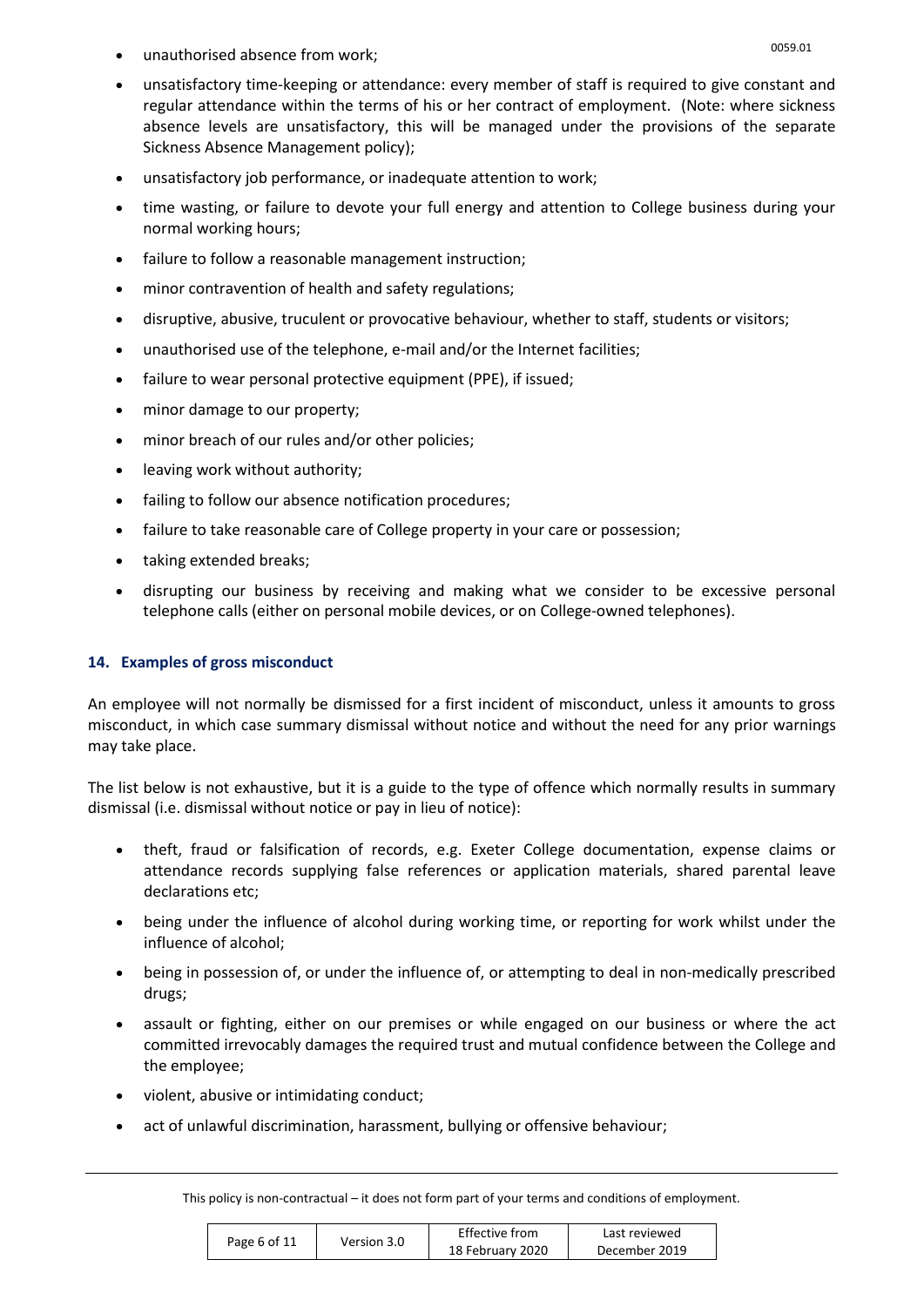- misuse of property belonging to Exeter College or of our name;
- malicious damage to property belonging to the College, our students, visitors, customers or other employees;
- flagrant disregard of our procedures, rules and regulations (including without limitation data protection policy, equal opportunities policy, and of our health and safety policy whether or not this resulted in an accident);
- unauthorised recording (in whatever media, but specifically including electronic and digital media) of any College meeting, including meetings held under the Disciplinary and/ or Grievance procedures;
- inappropriate use of the internet or computer misuse in breach of our policies. This includes deliberately accessing sites containing pornographic, offensive or obscene material, and/ or downloading, displaying, archiving, storing, distributing, purchasing, intending to purchase, editing or recording such material, or the inappropriate use of social media;
- any action in serious breach of legislative requirements which may affect our business;
- gross negligence;
- use of foul language or any act that violates commonly accepted standards of behaviour;
- actions which damage the reputation of Exeter College or bring it into disrepute this includes taking part in activities which result in adverse publicity to ourselves, or which cause us to lose faith in the employee's integrity;
- any action constituting a criminal offence which makes the employee unsuitable for employment with us;
- unauthorised use or disclosure of confidential information;
- the acceptance or giving of anything that could be construed as a bribe in order to influence the behaviour of a third party;
- undertaking private work on our premises and/or during working hours without express permission;
- accepting gifts from outside organisations which have not been approved by the College;
- smoking in an unauthorised area where this constitutes a serious risk to health and safety or compromises our products;
- driving whilst under the influence of unlawful drugs or alcohol;
- sleeping on duty;
- using a hand held mobile whilst driving or in control of any vehicle whilst on our business;
- setting off an alarm, such as a burglar or fire alarm, deliberately and without good cause;
- gambling, bribery or corruption;
- prolonged unauthorised absence from work without following the proper absence notification procedures;
- loading unauthorised software;
- the unauthorised use of another employee's or user's password or keys to gain access to confidential information;
- contacting (formally or informally and by any means) any of our past, current or prospective suppliers, customers or clients for any purpose other than for the legitimate business interests of the College - this includes (but is not limited to) any activities which we consider may be linked to

| Page 7 of 11 | Version 3.0 | <b>Effective from</b> | Last reviewed |
|--------------|-------------|-----------------------|---------------|
|              |             | 18 February 2020      | December 2019 |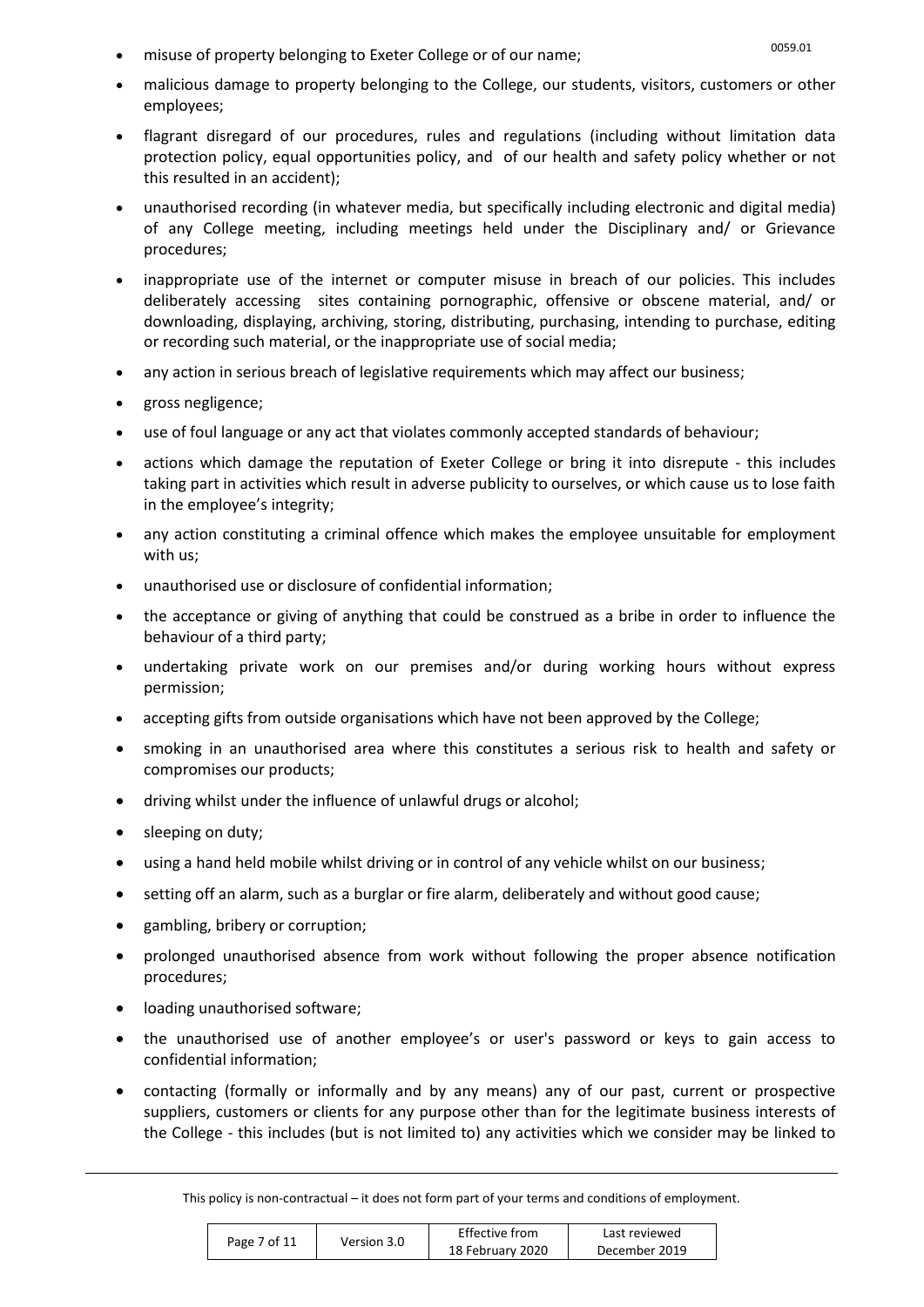an intention of setting up in a competing business or working for a competitor after leaving our employment.

# **15. Gross misconduct and summary dismissal**

Certain offences may be regarded as so serious as to render the employee liable to summary dismissal without prior warning (see examples above). A dismissal for gross misconduct will only be made following a disciplinary hearing (unless an employee has persistently failed to attend a hearing, in which case a decision may be made in their absence), and should be confirmed in writing, normally giving the reasons for dismissal, confirming that the employment terminates immediately without notice, or pay in lieu of notice, and outlining the employee's right of appeal.

# **16. Penalties other than dismissal**

There may be circumstances where we consider alternative disciplinary action to dismissal to be appropriate. Such action could include suspension without pay, demotion (which may result in a reduction in pay for the employee), or transfer to another position which may result in a reduction of pay.

# **17. Duration and removal of warnings**

Warnings will remain 'active' for the following periods, unless a different period is confirmed in writing to the employee:

- **first written warning or improvement note:** six months from the date the warning is first notified to the employee (either verbally or in writing) or such other period as may be specified
- **final written warning:** twelve months from the date the warning is first notified to the employee, (either verbally or in writing) or indefinite, depending on the circumstances resulting in the warning.

Following completion of the appropriate period, the warning will no longer be active and will normally be disregarded for the purposes of any future disciplinary action. Records of disciplinary warnings will, however, be retained on file for purposes of disclosure as required by regulation 11 of the Transfer of Undertakings Regulations (Protection of Employment) 2006.

A copy of the written confirmation of any warnings, improvement notes, dismissal, suspension or other disciplinary penalty (plus any appeal documentation) will be given to the employee and a copy placed on the employee's personnel file. Such documentation will be regarded as confidential.

#### **18. Authority to give disciplinary warnings and to dismiss**

The following are authorised by the College to give warnings or dismiss as follows:

- **first or final written warning or improvement note:** any Head of department (including, but not limited to: Rector, Academic Registrar, Accountant, Finance & Estates Bursar, Domestic Bursar, Catering Services Manager, College Librarian, IT Manager, Director of Development & Alumni Relations, Head Lodge Porter, Steward, Operations Manager, Accommodation Manager, Head Chef, or Buildings Manager).
- **dismissal or other penalty such as disciplinary transfer or demotion/loss of pay**: any head of department, as listed above.

| Page 8 of 11 | Version 3.0 | Effective from   | Last reviewed |
|--------------|-------------|------------------|---------------|
|              |             | 18 February 2020 | December 2019 |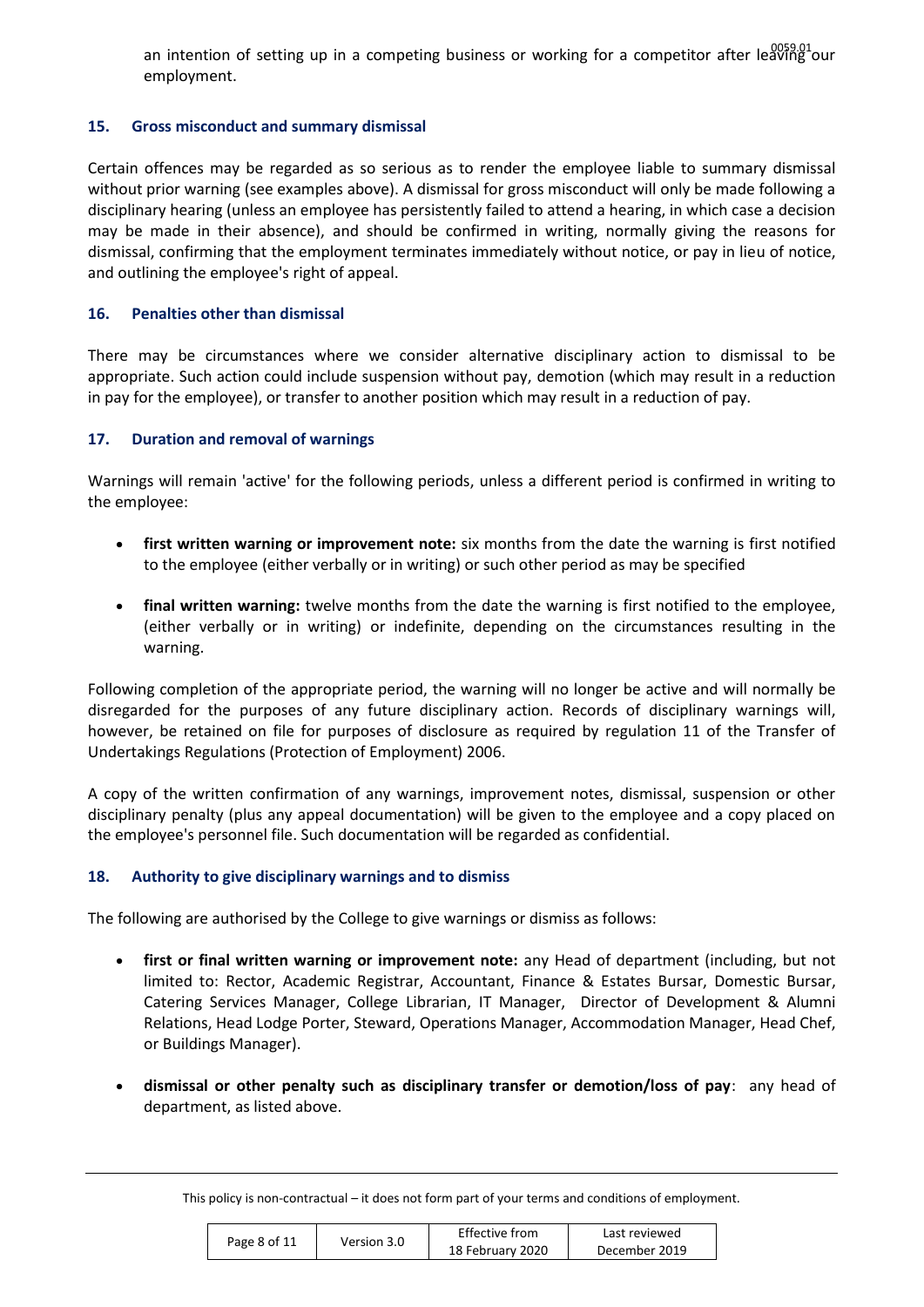# **19. Appeal**

An employee who feels that a disciplinary warning, improvement note or dismissal is unfair may appeal against this. Such appeals should be lodged, in writing to the HR Officer, without unreasonable delay (we would expect this to be within seven calendar days of the decision being notified to the employee). The employee should clearly state the grounds on which the appeal is made (e.g. the finding is unfair, the penalty too harsh, new evidence comes to light, or because of a procedural defect).

An appeal hearing will be arranged without unreasonable delay. Where possible, the appeal will normally be heard by a member of staff senior to the person making the original decision and not previously connected with the disciplinary process, so that an independent decision may be made. If this is not possible, a further independent party or other external party may be requested to attend the hearing and advise.

The person conducting the appeal is advised to be accompanied by a suitable employee of Exeter College who will act as a witness and take full notes of everything that is said. Where no internal person of sufficient seniority or confidential status is available, or where preferred, an external party may be invited to attend in this capacity.

The employee may, if they so wish, be accompanied by a work colleague, a trade union representative (who must be certified in writing by that union as having experience of, or having received training in, acting as a worker's companion at disciplinary or grievance hearings) or by an official employed by a trade union at any appeal hearing. The employee should tell the person conducting the appeal hearing in advance whom they have chosen as a companion. As with a disciplinary hearing, the companion will be able to address the hearing, ask questions on behalf of the employee and to confer with the employee, but not to answer questions on behalf of the employee.

If either the employee or their chosen companion is unable to attend an appeal meeting arranged under this procedure for a reason which was not foreseeable at the time the meeting was arranged, then we will attempt to rearrange the meeting for a date within five days of the original planned date.

If the employee is disabled, reasonable adjustments will (as far as possible) be made to ensure that he or she is not disadvantaged at the hearing. This may include the provision of further assistance where necessary. Arrangements may also be made to assist any employee who does not have English as their first language and who may need an interpreter.

The grounds of the appeal will be considered when deciding the extent of any new investigation: it may be that a complete re-hearing will be held should there be any suspected procedural defects.

The employee will be notified of the appeal decision in writing; whatever decision is taken at the appeal hearing will be final.

#### **20. Authority to hear appeals**

The following are authorised by the College to hear appeals as follows:

 **first or final written warning or improvement note:** Rector, College Officer, any Head of Department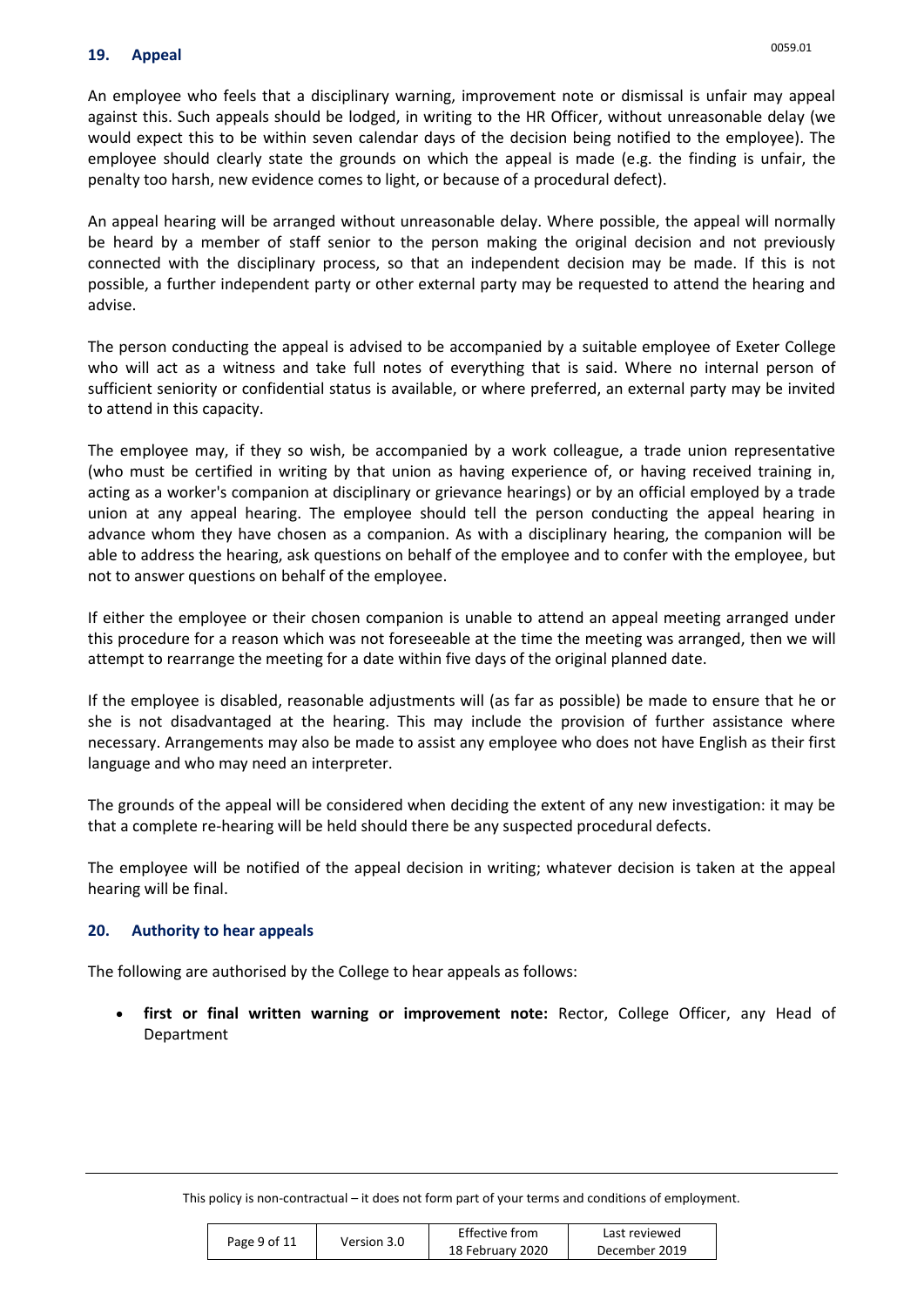• dismissal or other penalty such as disciplinary transfer or demotion/loss of pay: the Rector, College Officer, or any Head of Department (who may be accompanied by an external advisor if requested).

# **21. Probationary employees**

As above, the College reserves the right to abbreviate and/ or vary these procedures for employees with less than two years' service, including those who are still within their probationary period.

Accordingly, if a probationary employee is not performing satisfactorily or there are incidences of minor misconduct, they will normally be seen informally by their manager, informed of any shortcomings in performance or conduct, offered training and support (where appropriate) and warned that failure to improve will result in dismissal. If there is doubt about the employee's ability to reach and/or maintain a satisfactory standard, the probationary period may be extended, in which case the employee will be told of this and a new date set for the expiry of the probationary period.

If the employee is unable to reach and maintain a satisfactory standard of performance or conduct, the College may consider that they have not successfully passed their probationary period and will therefore terminate their employment accordingly.

Where an employee is dismissed for a failure to successfully pass their probationary period, the decision will be final and there will normally be no right of appeal.

A probationary employee who commits an act of gross misconduct will be summarily dismissed.

# **22. Absence during disciplinary proceedings**

We recognise that disciplinary situations can be stressful for both the employee involved and also any other employees who are asked to give witness statements or to participate in the procedure in any way. However, we believe that in most cases this stress is best alleviated, and working relationships maintained, by completing the disciplinary procedure quickly.

Where an employee or worker is unfit for work, this does not necessarily mean that they are unfit to attend an investigatory meeting or a disciplinary hearing and employees must make every effort to co-operate with us in completing the disciplinary process.

If an employee is absent due to illness or other reasons (such as maternity/ adoption/ paternity/ shared parental or other leave), we will consider, in consultation with the employee (and/or their GP in the case of illness), whether there are any reasonable adjustments that can be made to enable the case to be progressed (e.g. by allowing the employee to make further written submissions, by conference call or by holding the meeting at a different venue).

If, after an attempt to contact the employee or worker, we reasonably believe that they are unlikely to attend a meeting in the near future or to provide any further information, we may decide the matter without the employee or worker's further input, based on the evidence and information available to us. Unless the employee has already been informed of this, we will normally write to inform the employee of our intentions to proceed in their absence before taking any decisions.

#### **23. Mediation**

There may be circumstances where we consider that it may be beneficial to use mediation to help resolve an issue. Mediation is not suitable in all circumstances and will not necessarily be offered, but where

| Page 10 of 11 | Version 3.0 | Effective from   | Last reviewed |
|---------------|-------------|------------------|---------------|
|               |             | 18 February 2020 | December 2019 |